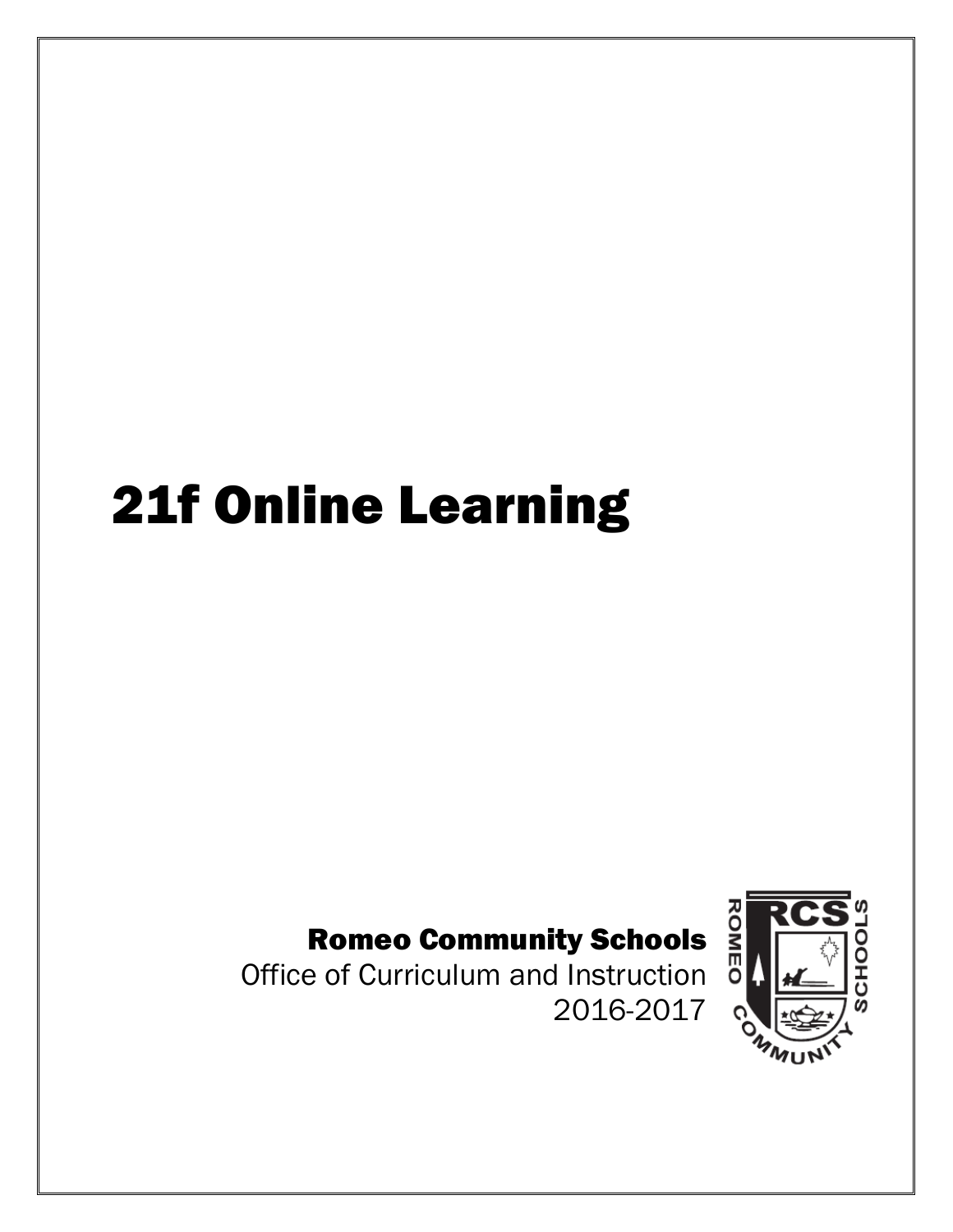### Romeo Community Schools Mission Statement

To empower our students to excel in an ever-evolving world by engaging all members of the school community to ensure a quality and innovative education.

### Romeo Community Schools Belief Statements

## We believe in...

accountability for all, lifelong learning, personal respect and responsibility, respect for others, demonstrating integrity, fostering creativity and critical thinking, educational excellence the ability of all students to learn and succeed, initiating and fostering individual learning, providing a safe and supportive environment, collaborative efforts among students, staff, parents and community, fostering effective communication and employability skills, demonstrating academic competencies, being responsible citizens who make positive contributions at home, at work, and in the global community.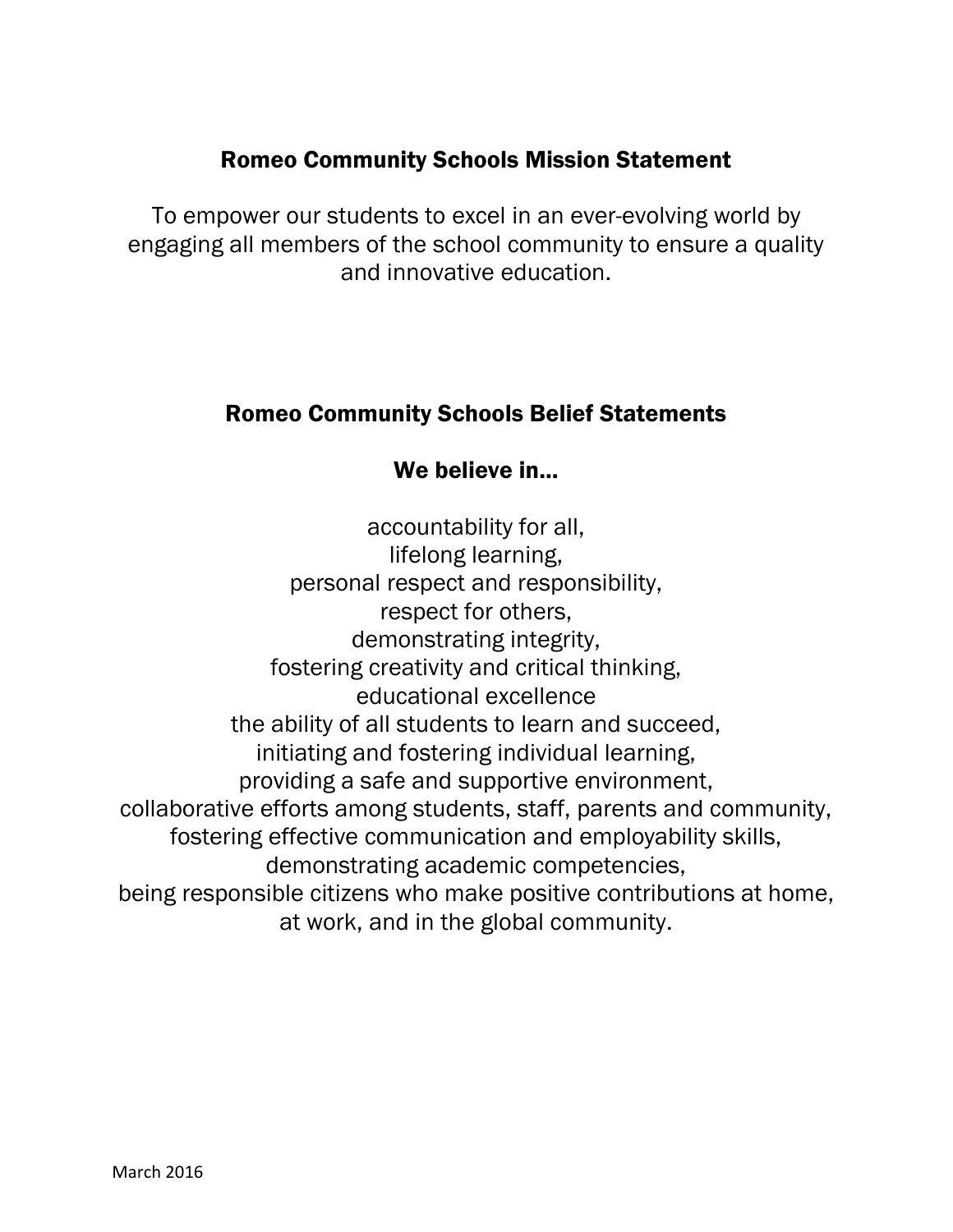| Appendix A: 21f Online Class Enrollment Form |  |
|----------------------------------------------|--|
| Appendix B: 21f Online Student Contract      |  |

This guide was created using resources from the Michigan Department of Education, Wayne RESA, MVU, and Lake Orion Community Schools, Lake Orion, Michigan.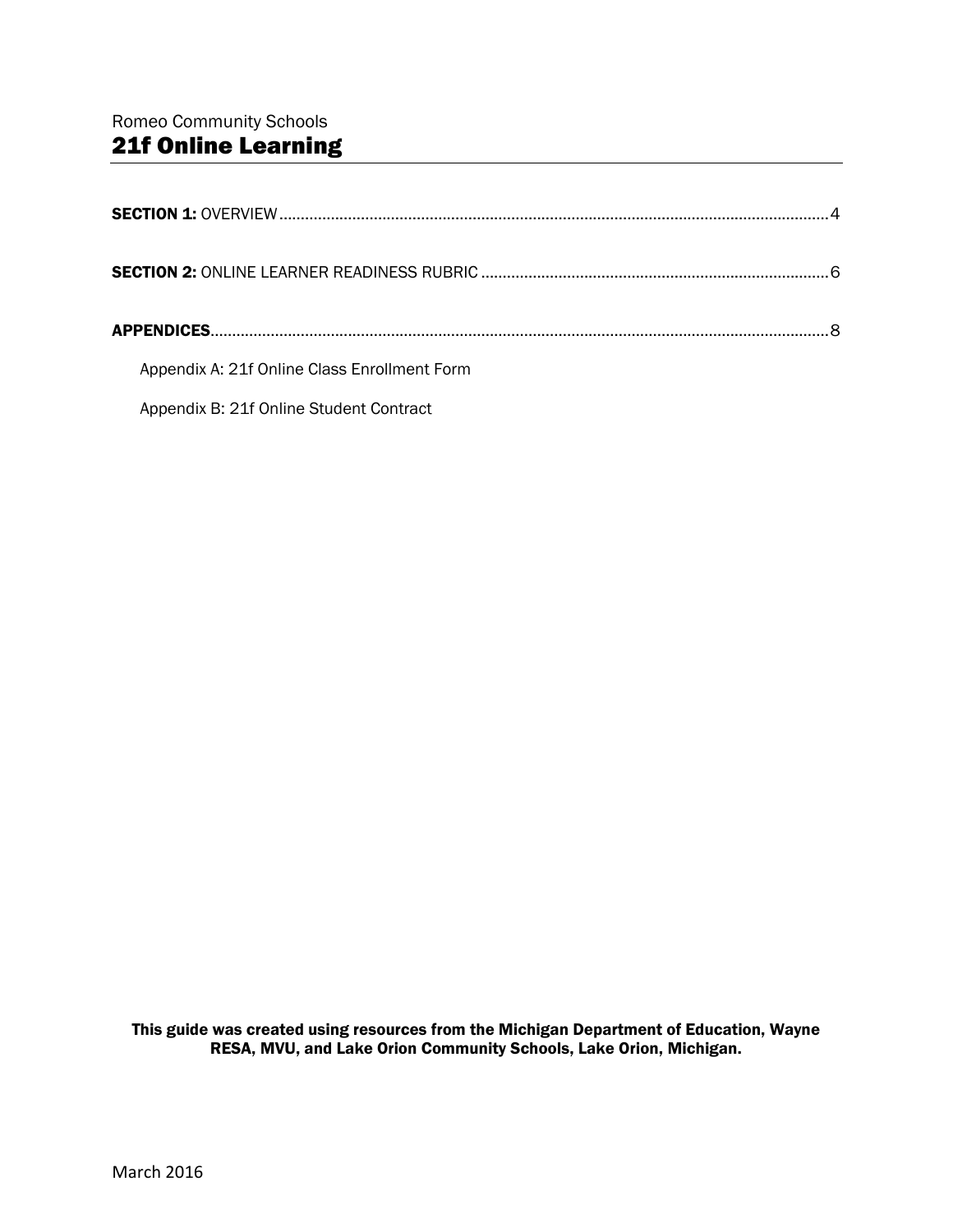### SECTION 1: OVERVIEW

The State of Michigan, under Section 21f of the State School Aid Act, has created the option for parents to request that their student(s), in grades 6-12, be enrolled in no more than two online courses in place of a currently scheduled course. Romeo Community Schools supports online learning, and we pride ourselves on using technology innovatively to support learning. We encourage parents to consider carefully if a 100% online course is ideal for their child given the fact that they will be forfeiting face-to-face teacher classroom instruction and support.

While there are many benefits to online learning experiences, parents should carefully consider the unique qualities of their child when investigating if an online class is right for them. These factors may include:

- Can your student create and maintain a study schedule without face-to-face interaction of a teacher?
- Can your student self-advocate and seek help within a virtual setting?
- Does your student possess the independent study habits needed to complete an entire course online without direct supervision?
- Does your student have the reading, writing, math, and computer literacy skills to succeed in a class that is completely online?
- Additional information is contained with the Parent Guide to Online Learning [http://media.mivu.org/institute/pdf/parent\\_guide\\_2013.pdf](http://media.mivu.org/institute/pdf/parent_guide_2013.pdf)

It is important to note that the Section 21f option is limited to choices available from the online classes listed in the state online course catalog [\(https://micourses.org\)](https://micourses.org/). While all of these classes have been reviewed from each sponsoring local district, these courses may not necessarily meet the rigor of courses for Romeo Community Schools from a credit or graduation requirement perspective and are, therefore, subject to administrative approval. Additionally, availability of courses is not guaranteed. Courses may have a class size limit, and should that limit be exceeded, students will be placed into the course on a lottery basis.

It is critical that parents of students involved in an online learning opportunity under Section 21f understand these important points:

- The highly qualified teacher providing content for the course will only be available remotely via email or possibly phone and will not be a faculty member of the Romeo Community Schools.
- Students will work independently outside of the traditional classroom setting and will not be present with their current teacher or classmates during that subject.
- Students will be monitored by a Romeo staff member.
- Changes to the existing students schedule could be made.
- If approved, both parent and student must agree to and sign the 21f Online Learning Student Contract (see Appendix B).

Parents should use the Online Course Request Form found in the Appendix of this handbook in order to enroll their child in an online course under Section 21f. Enrollment in this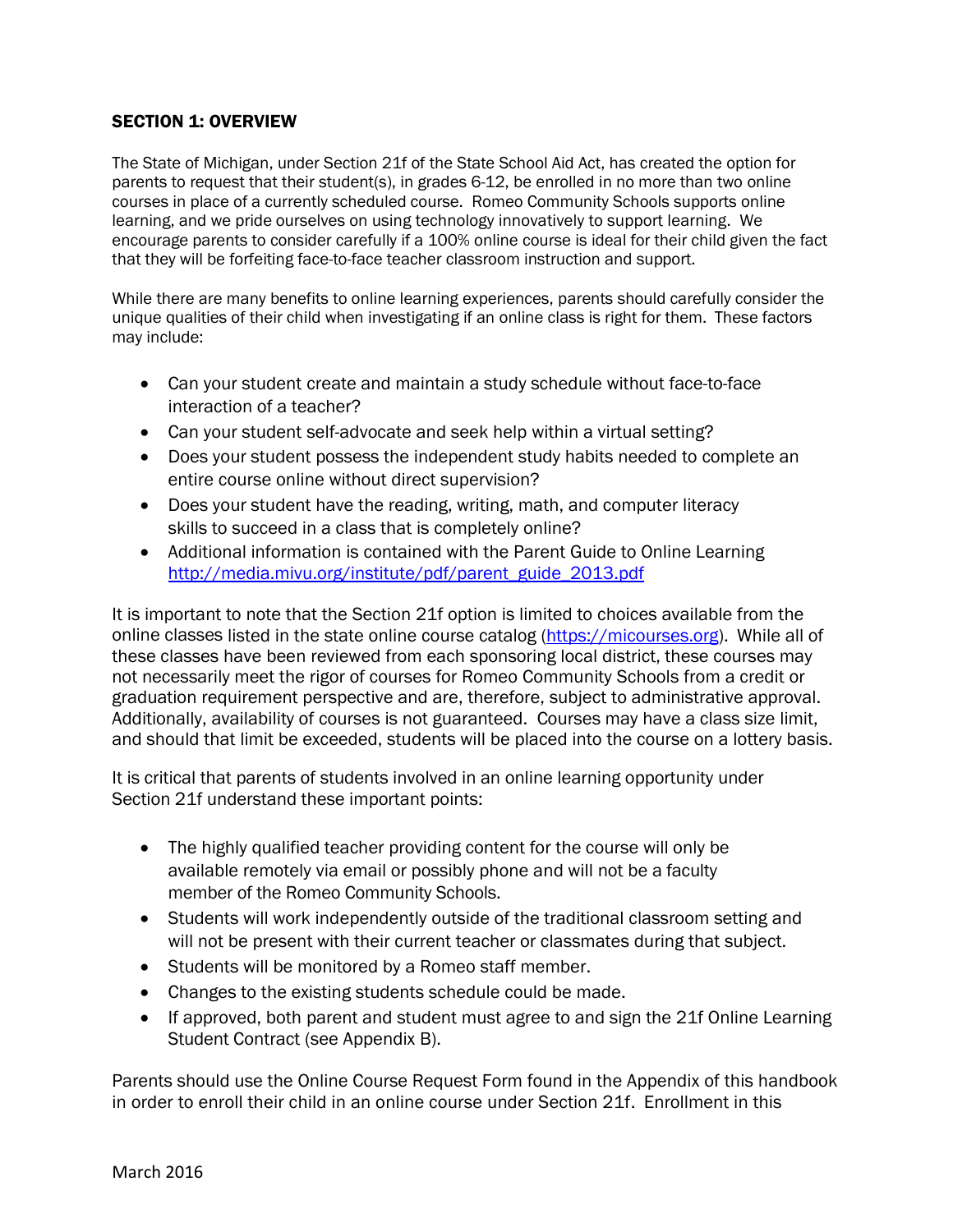program for future school years will follow the established course selection timeline at the secondary level. All requests must be made to the counseling office by May  $1<sup>st</sup>$ .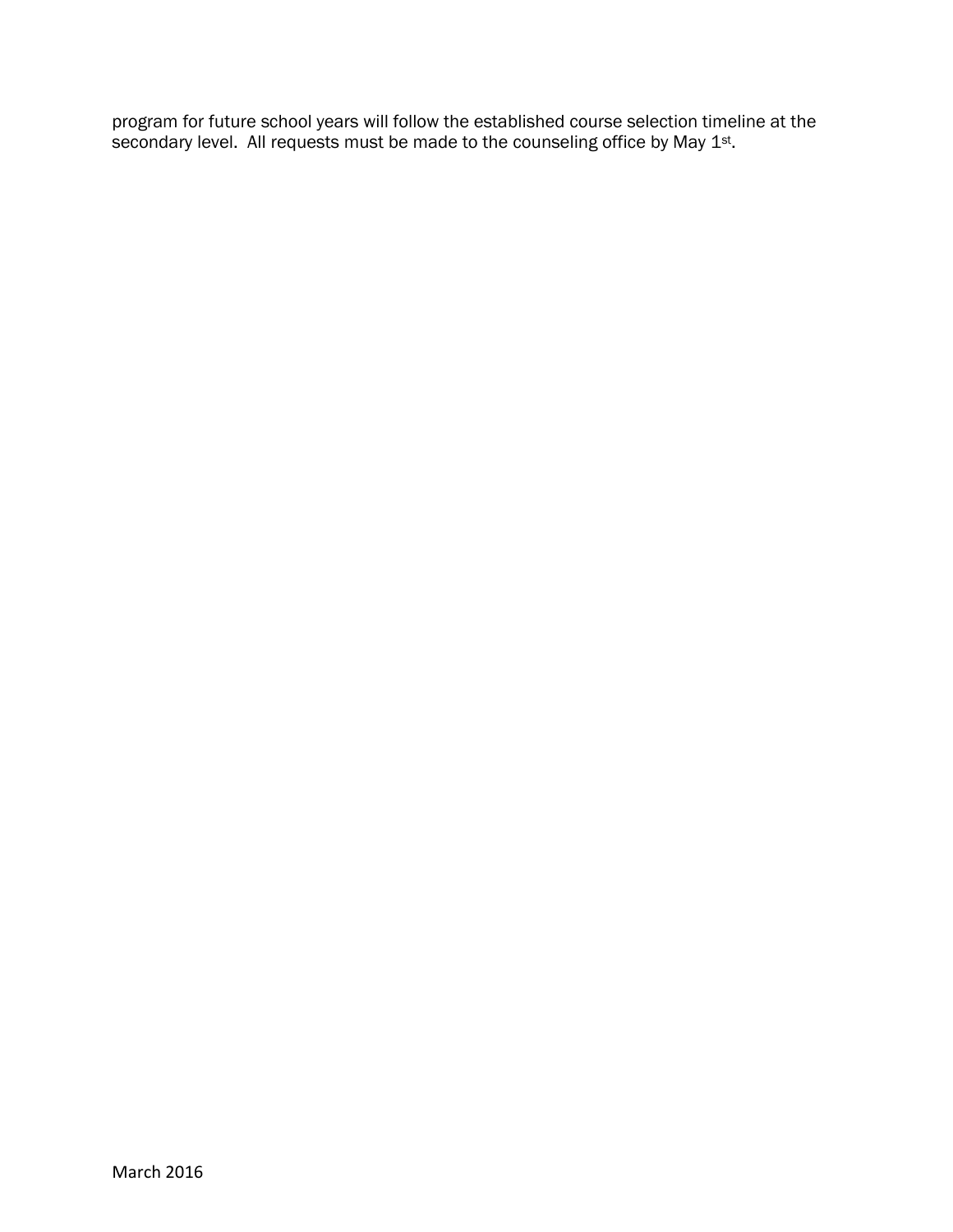### SECTION 2: ONLINE LEARNER READINESS RUBRIC

The Online Learner Readiness Rubric was developed by Michigan Virtual University and is intended to for use as a resource to help identify specific areas where students may need additional support to better ensure success with online learning opportunities. Students, parents and educators should carefully evaluate an individual student's readiness before engaging in online learning.

|                                          | Less ready                                                                                                                                                                         |                                                                                                                                                                                                          |                                                                                                                                                                   | <b>More ready</b>                                                                                                                                                                                                                                                             |
|------------------------------------------|------------------------------------------------------------------------------------------------------------------------------------------------------------------------------------|----------------------------------------------------------------------------------------------------------------------------------------------------------------------------------------------------------|-------------------------------------------------------------------------------------------------------------------------------------------------------------------|-------------------------------------------------------------------------------------------------------------------------------------------------------------------------------------------------------------------------------------------------------------------------------|
| <b>Technology</b><br><b>skills</b>       | Student has little, if any,<br>experience using a<br>computer or the Internet.<br>and has minimal desire to<br>develop more skills in this<br>area.                                | Student has limited<br>experience using a<br>computer and the Internet.<br>and has expressed a<br>strong interest in<br>developing more skills in<br>this area.                                          | Student has strong<br>computer skills and<br>detailed experience using<br>a word processor, email<br>application and web<br>browser.                              | Student has excellent<br>computer skills and<br>significant experience<br>using a word processor,<br>email application and<br>web browser, and is<br>comfortable downloading<br>information from the<br>Internet and using other<br>technology tools and<br>applications.     |
| <b>Work and</b><br>study habits          | Student often needs<br>reminders to complete<br>routine assignments, often<br>turns homework in late<br>and is not able to spend 5-<br>10 hours per week on<br>each online course. | Student sometimes needs<br>reminders and assistance<br>in completing routine<br>assignments and has<br>pledged to spend 5-10<br>hours per week on each<br>online course enrollment.                      | Student rarely needs<br>reminders or assistance in<br>completing routine<br>assignments and has<br>demonstrated good<br>independent study habits.                 | Student does not need<br>reminders or<br>assistance in<br>completing routine<br>assignments, usually<br>finishes homework<br>ahead of time and has<br>successfully completed<br>an independent study<br>experience or taken an<br>online course.                              |
| Learning<br>style                        | Student is not a self-<br>directed learner and often<br>requires real-time<br>feedback from teachers<br>regarding basic directions<br>and follow-up support.                       | Student is beginning to<br>demonstrate a behavior of<br>self-directed learning and<br>sometimes requires real-<br>time feedback from<br>teachers regarding basic<br>directions and follow up<br>support. | In general, the student is<br>self- directed and does not<br>require real-time feedback<br>from teachers regarding<br>basic directions and follow-<br>up support. | Student is a self-directed<br>learner and demonstrates<br>a high level of comfort and<br>skill in learning new<br>material without requiring<br>real-time feedback from<br>teachers regarding basic<br>directions and follow-up<br>support, and deals well<br>with ambiguity. |
| <b>Technology</b><br>and<br>connectivity | Student does not have<br>consistent access to a<br>computer and a reliable<br>connection to the<br>Internet from home or<br>from school.                                           | Student has limited<br>access to a computer with<br>low-speed service to the<br>Internet from school or<br>from home.                                                                                    | Student has consistent<br>access to a computer with<br>moderate-speed service to<br>the Internet from home.<br>and from school.                                   | Student has daily access<br>to a computer with high-<br>speed service to the<br>Internet at home and at a<br>convenient location in the<br>school building before,<br>during and after regular<br>school hours.                                                               |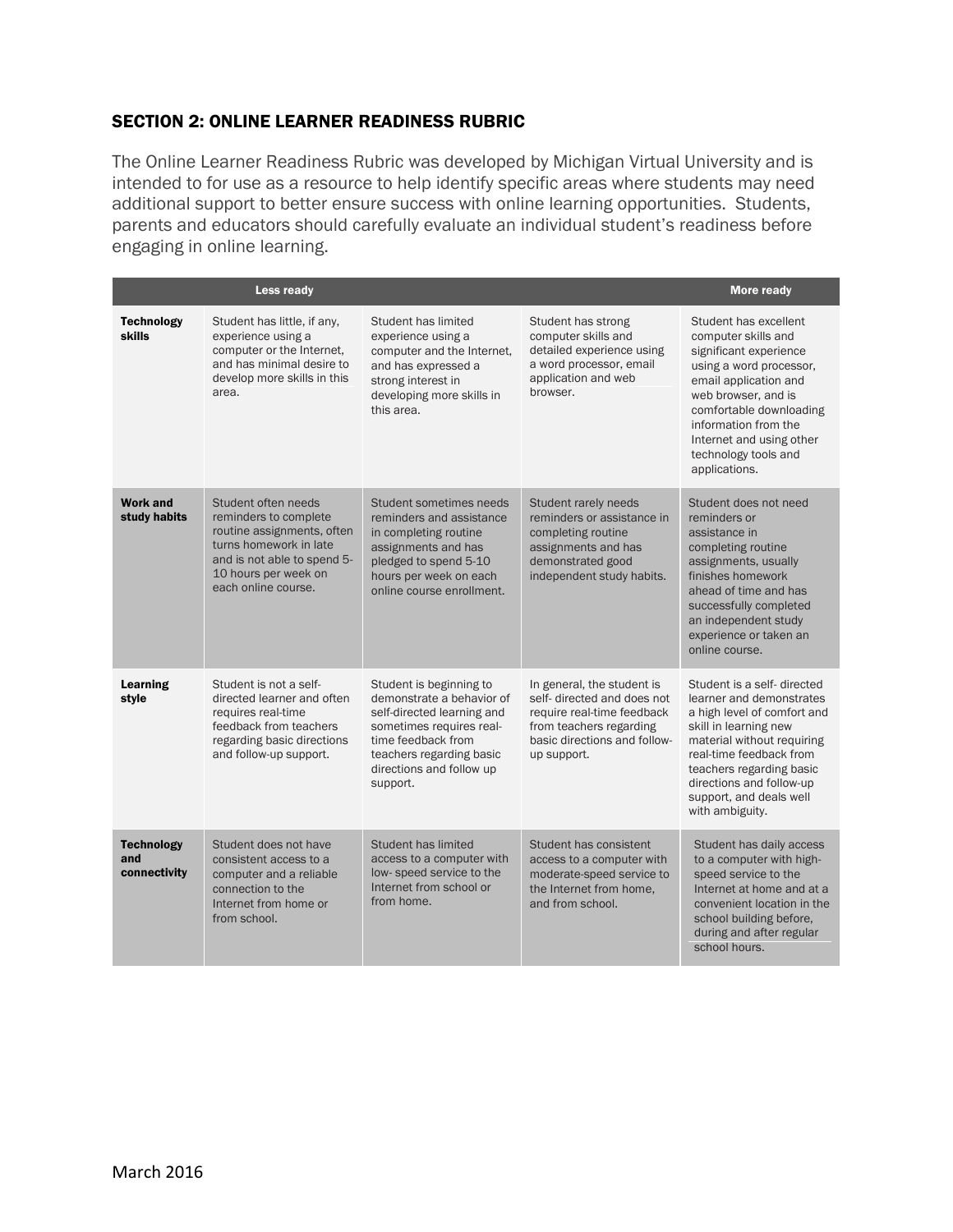|                                      | Less ready                                                                                                                                                               |                                                                                                                                                                                                                          |                                                                                                                                                                | More ready                                                                                                                                                                                                                                            |
|--------------------------------------|--------------------------------------------------------------------------------------------------------------------------------------------------------------------------|--------------------------------------------------------------------------------------------------------------------------------------------------------------------------------------------------------------------------|----------------------------------------------------------------------------------------------------------------------------------------------------------------|-------------------------------------------------------------------------------------------------------------------------------------------------------------------------------------------------------------------------------------------------------|
| <b>Time</b><br>management            | Student does not manage<br>his or her time effectively<br>in doing research, basic<br>studies and preparing for<br>tests or quizzes.                                     | Student is beginning to<br>demonstrate effective time<br>management skills in<br>doing research, basic<br>studies and preparing for<br>tests or quizzes.                                                                 | Student has demonstrated<br>effective time<br>management skills in<br>doing research, basic<br>studies and preparing for<br>tests or quizzes.                  | Student has<br>demonstrated<br>outstanding time<br>management skills while<br>participating in a variety<br>of clubs, student<br>organizations, sports and<br>work activities.                                                                        |
| <b>Interest and</b><br>motivation    | Student has little or no<br>interest in the content<br>area of the online<br>course offering and<br>has a negative or<br>unrealistic attitude<br>toward online learning. | Student has an interest<br>in the content area of<br>the online course<br>offering, but has<br>expressed concerns<br>about enrolling in an<br>online course or has an<br>unrealistic attitude<br>toward online learning. | Student has an interest<br>in the content area of<br>the online course<br>offering, and has a<br>positive and realistic<br>attitude toward online<br>learning. | Student has a strong<br>interest in the content<br>area of the online course<br>offering, is highly<br>motivated to enroll in an<br>online course and has a<br>positive and realistic<br>attitude toward online<br>learning.                          |
| <b>Reading and</b><br>writing skills | Student is reading below<br>grade level and has<br>experienced difficulty with<br>routine writing<br>assignments.                                                        | Student is reading at grade<br>level and has<br>demonstrated limited<br>proficiency with writing<br>assignments.                                                                                                         | Student is reading at or<br>above grade level and has<br>demonstrated success<br>with variety of writing<br>assignments.                                       | Student is reading above<br>grade level, has strong<br>reading comprehension<br>skills and has<br>demonstrated success with<br>complex writing<br>assignments                                                                                         |
| <b>Support</b><br>services           | In general, parents and<br>school personnel do not<br>actively support online<br>learning and are unable<br>or unwilling to provide<br>support assistance.               | Student support<br>system is limited.<br>Parents and school<br>personnel are<br>somewhat supportive<br>of enrollment in online<br>courses.                                                                               | Student has open access<br>to school- based<br>mentoring/counseling<br>service and parental<br>support                                                         | Student has regularly<br>scheduled access to<br>school- based mentoring/<br>counseling services.<br>Parental support is strong<br>and district has adopted<br>policies and identified best<br>practices to support<br>students as online<br>learners. |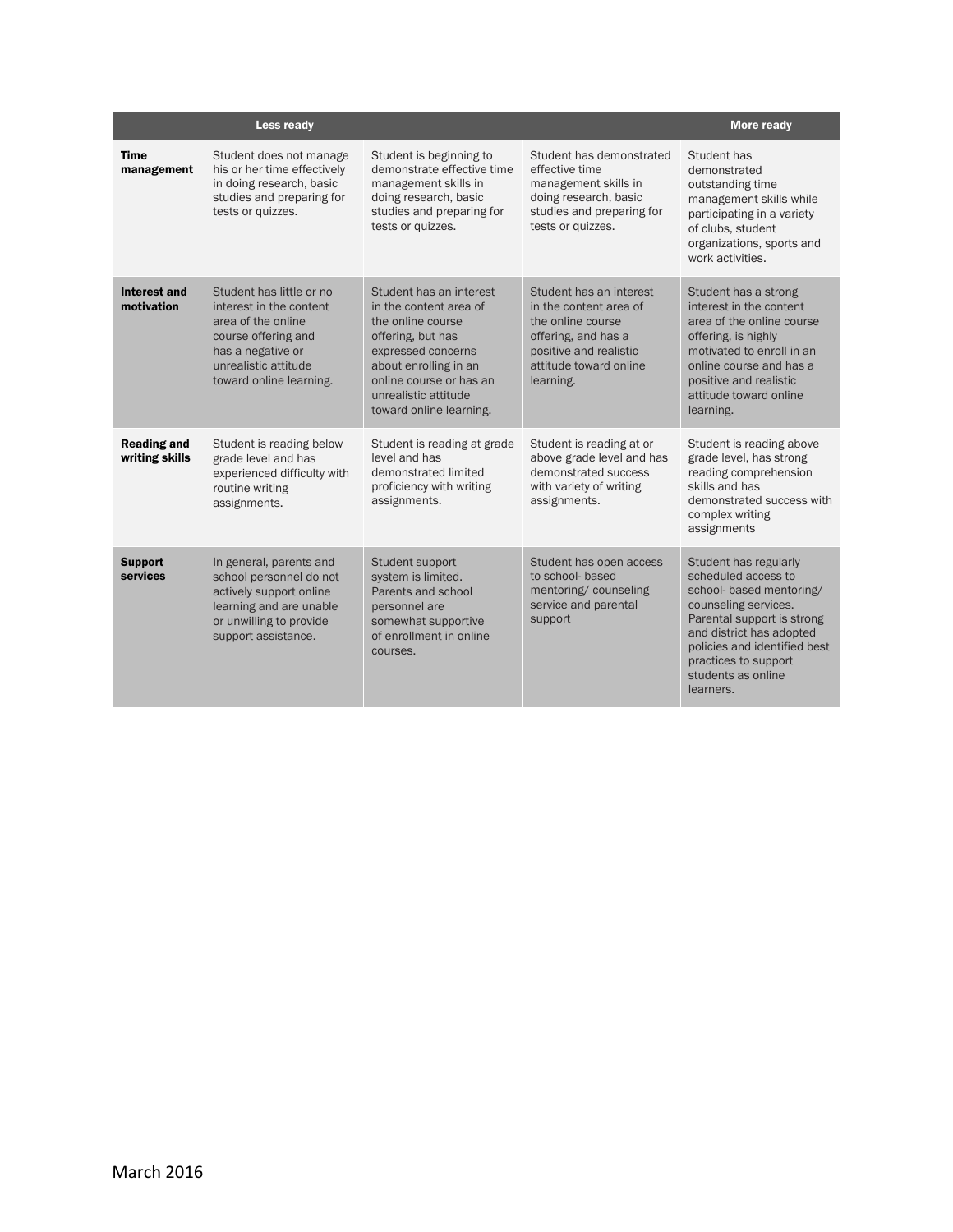# Appendix A 21f Online Class Enrollment Form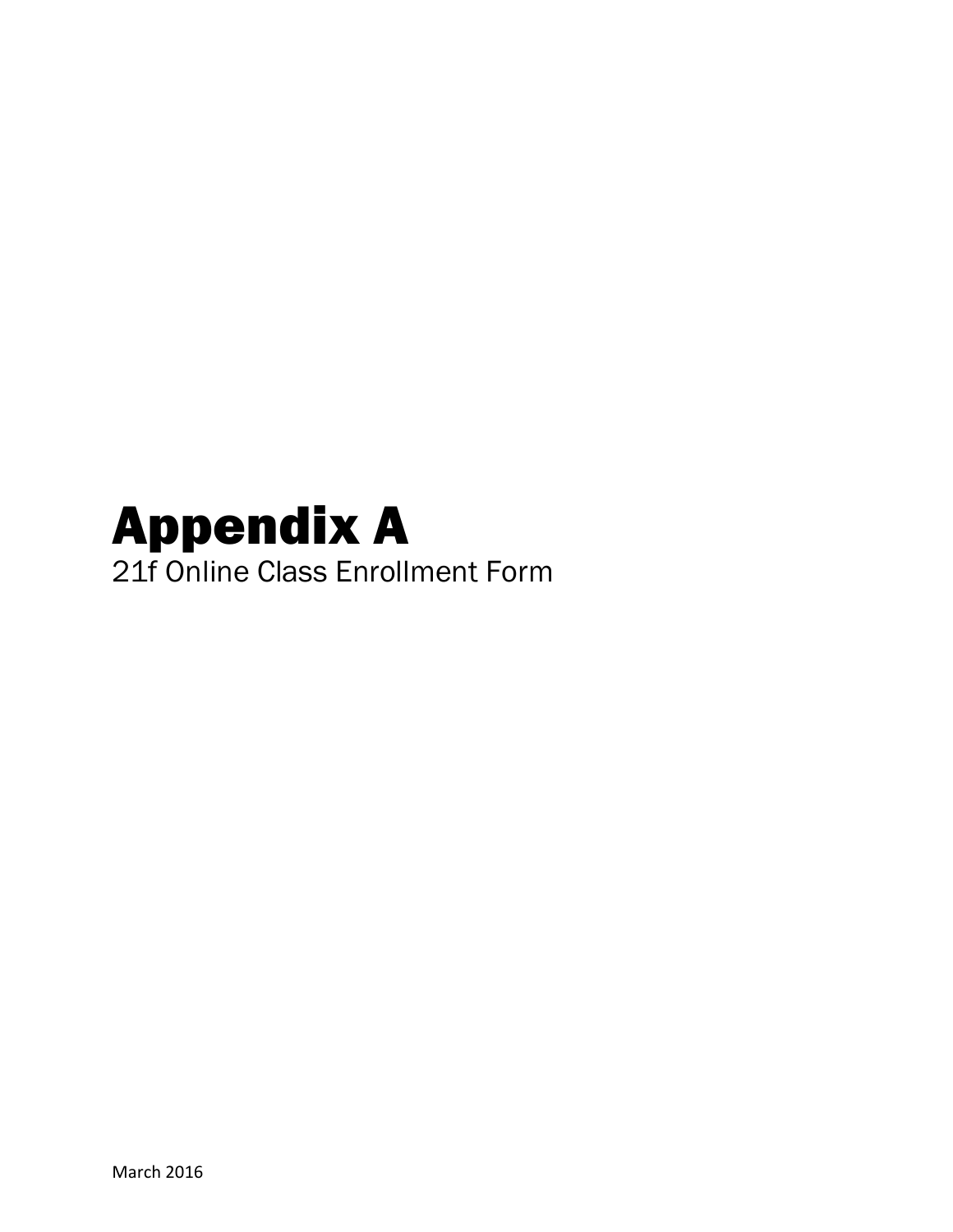

21f Online Learning

Class Enrollment Form

# **ONLINE COURSE REQUEST FORM**

**Section 21f Online Learning Courses**

| <b>APPLICANT/STUDENT INFORMATION</b>                                                                                                                                                                                                |                                                                    |                                                                                                                                                                    |  |
|-------------------------------------------------------------------------------------------------------------------------------------------------------------------------------------------------------------------------------------|--------------------------------------------------------------------|--------------------------------------------------------------------------------------------------------------------------------------------------------------------|--|
| <b>Student Name:</b>                                                                                                                                                                                                                |                                                                    | <b>Building:</b>                                                                                                                                                   |  |
| Date of Birth:                                                                                                                                                                                                                      |                                                                    | Grade Level (2016-17 school year):<br>7 8<br>9<br>10 <sup>1</sup><br>11<br>$12 \,$<br>6                                                                            |  |
| <b>Home Address:</b>                                                                                                                                                                                                                |                                                                    | City:                                                                                                                                                              |  |
|                                                                                                                                                                                                                                     | <b>COURSE INFORMATION</b>                                          |                                                                                                                                                                    |  |
| <b>School Year:</b><br>$-20$<br>20 a                                                                                                                                                                                                | Anticipated year of graduation:                                    |                                                                                                                                                                    |  |
| <b>SEMESTER 1</b>                                                                                                                                                                                                                   | <b>SEMESTER 2</b>                                                  |                                                                                                                                                                    |  |
| <b>Course title:</b>                                                                                                                                                                                                                | <b>Course title:</b>                                               |                                                                                                                                                                    |  |
| Course provider:                                                                                                                                                                                                                    | Course provider:                                                   |                                                                                                                                                                    |  |
| Course in lieu of:                                                                                                                                                                                                                  | Course in lieu of:                                                 |                                                                                                                                                                    |  |
| <b>Reason for request:</b><br>RCS does not offer the course<br>□ The course is offered but will not fit in my schedule<br>$\Box$ Other reason (applicant must provide a reason for<br>wanting to enroll in an online course)        | <b>Reason for request:</b><br>RCS does not offer the course        | $\Box$ The course is offered but will not fit in my schedule<br>$\Box$ Other reason (applicant must provide a reason for<br>wanting to enroll in an online course) |  |
| <b>Course title:</b>                                                                                                                                                                                                                | <b>Course title:</b>                                               |                                                                                                                                                                    |  |
| Course provider:                                                                                                                                                                                                                    | <b>Course provider:</b>                                            |                                                                                                                                                                    |  |
| Course in lieu of:                                                                                                                                                                                                                  | Course in lieu of:                                                 |                                                                                                                                                                    |  |
| <b>Reason for request:</b><br>$\Box$ RCS does not offer the course<br>□ The course is offered but will not fit in my schedule<br>$\Box$ Other reason (applicant must provide a reason for<br>wanting to enroll in an online course) | <b>Reason for request:</b><br>$\Box$ RCS does not offer the course | $\Box$ The course is offered but will not fit in my schedule<br>$\Box$ Other reason (applicant must provide a reason for<br>wanting to enroll in an online course) |  |
| Have you previously enrolled in an online course(s):<br>$\Box$ No<br>□ Yes. If so, please complete the information below:<br>Date of online course(s):                                                                              |                                                                    |                                                                                                                                                                    |  |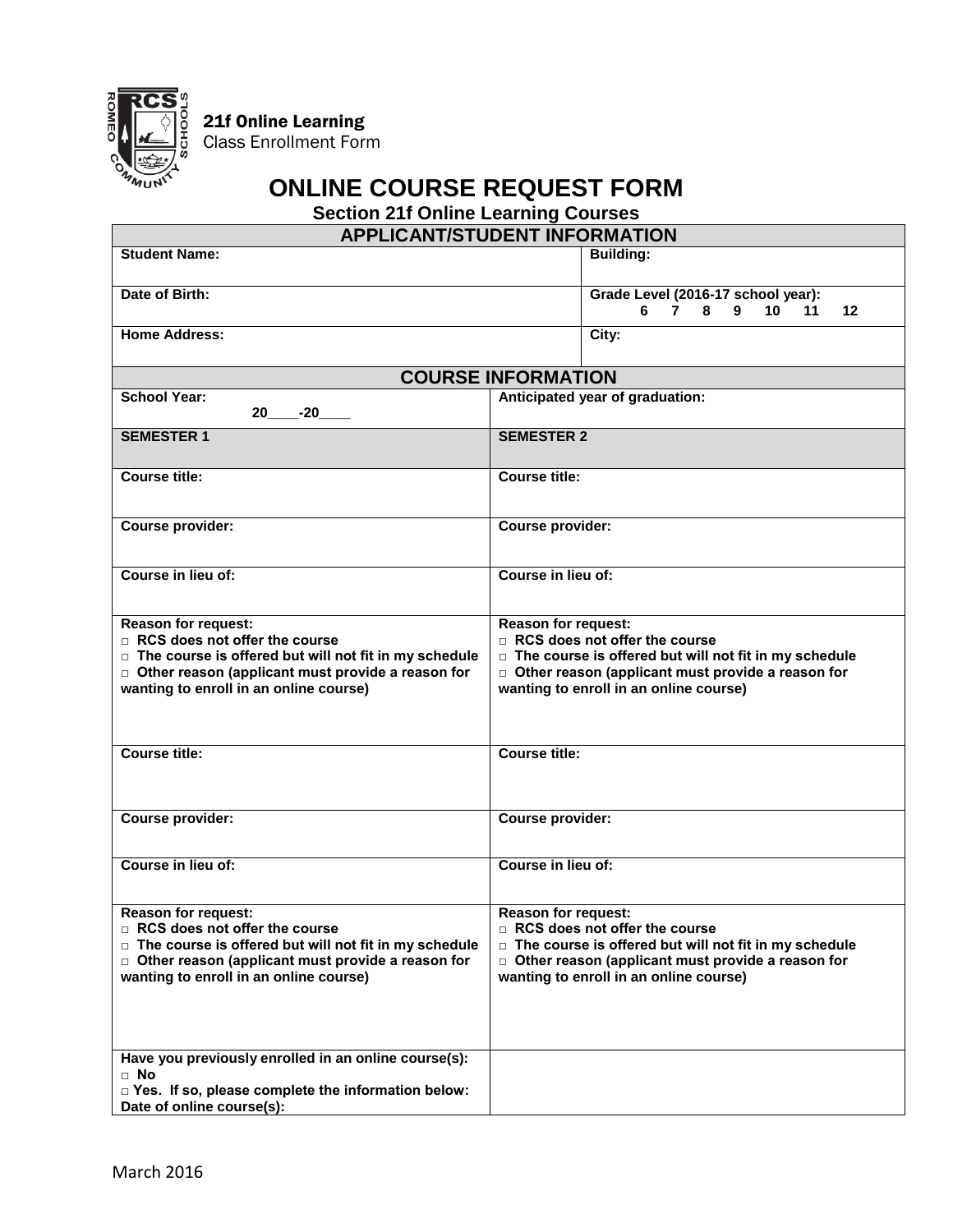| Name of online course(s):<br>Grade earned in online course(s):                                                                                                                                                                                                                                                                                                                                                                                                                                                                                                                                                                                                                                                                                             |                        |       |                         |
|------------------------------------------------------------------------------------------------------------------------------------------------------------------------------------------------------------------------------------------------------------------------------------------------------------------------------------------------------------------------------------------------------------------------------------------------------------------------------------------------------------------------------------------------------------------------------------------------------------------------------------------------------------------------------------------------------------------------------------------------------------|------------------------|-------|-------------------------|
| <b>Online Learning Review and Self-evaluation</b><br>Due to the uniqueness of the online learning program, certain standards and behaviors are expected of<br>students. Parents and students are expected to review the following documents prior to enrolling in the program.<br>Please review all of the documents listed below and initial in the spaces provided. These documents can be<br>found in the building offices or online at www.romeo.k12.mi.us                                                                                                                                                                                                                                                                                             |                        |       |                         |
| <b>Documents to Review</b>                                                                                                                                                                                                                                                                                                                                                                                                                                                                                                                                                                                                                                                                                                                                 | <b>Parent Initials</b> |       | <b>Student Initials</b> |
| Parent Guide to Online Learning                                                                                                                                                                                                                                                                                                                                                                                                                                                                                                                                                                                                                                                                                                                            |                        |       |                         |
| <b>Online Readiness Questionnaire</b>                                                                                                                                                                                                                                                                                                                                                                                                                                                                                                                                                                                                                                                                                                                      |                        |       |                         |
| 21f Student Contract                                                                                                                                                                                                                                                                                                                                                                                                                                                                                                                                                                                                                                                                                                                                       |                        |       |                         |
| <b>PARENT INFORMATION</b>                                                                                                                                                                                                                                                                                                                                                                                                                                                                                                                                                                                                                                                                                                                                  |                        |       |                         |
| <b>Parent/Guardian Name:</b>                                                                                                                                                                                                                                                                                                                                                                                                                                                                                                                                                                                                                                                                                                                               | <b>Telephone No.:</b>  |       |                         |
| <b>Parent/Guardian Email Address:</b>                                                                                                                                                                                                                                                                                                                                                                                                                                                                                                                                                                                                                                                                                                                      |                        |       |                         |
| <b>Acknowledgment and Understanding</b><br>I acknowledge and understand the expectations and guidelines for participation in this opportunity and would like<br>to continue pursuing enrollment into the course(s) identified in this above.                                                                                                                                                                                                                                                                                                                                                                                                                                                                                                               |                        |       |                         |
| <b>Parent/Guardian Signature:</b>                                                                                                                                                                                                                                                                                                                                                                                                                                                                                                                                                                                                                                                                                                                          |                        | Date: |                         |
| <b>Student Signature:</b>                                                                                                                                                                                                                                                                                                                                                                                                                                                                                                                                                                                                                                                                                                                                  |                        | Date: |                         |
|                                                                                                                                                                                                                                                                                                                                                                                                                                                                                                                                                                                                                                                                                                                                                            |                        |       |                         |
| FOR DISTRICT USE ONLY                                                                                                                                                                                                                                                                                                                                                                                                                                                                                                                                                                                                                                                                                                                                      |                        |       |                         |
| <b>Date Received:</b>                                                                                                                                                                                                                                                                                                                                                                                                                                                                                                                                                                                                                                                                                                                                      | By:                    |       |                         |
| □ Approved: List approved online courses and semester below:                                                                                                                                                                                                                                                                                                                                                                                                                                                                                                                                                                                                                                                                                               |                        |       |                         |
|                                                                                                                                                                                                                                                                                                                                                                                                                                                                                                                                                                                                                                                                                                                                                            |                        |       |                         |
| Denied for reason(s) indicated below*: (check all that apply)<br>□ The student has previously gained the credits provided from the completion of the online course.<br>$\Box$ The online course is not capable of generating academic credit.<br>$\Box$ The online course credit is inconsistent with credit unit required by RCS.<br>$\Box$ The online course is inconsistent with the remaining graduation requirements or career interests of the student.<br>$\Box$ The student has demonstrated failure in the previous online coursework in the same subject.<br>$\Box$ The online course is of insufficient quality or rigor.<br>List the names of alternate online course(s) recommended by the District that are of acceptable quality and rigor. |                        |       |                         |

**\*If a student's request to take a course online is denied, the student and parent may appeal the decision by writing the superintendent of the Macomb Intermediate School District.**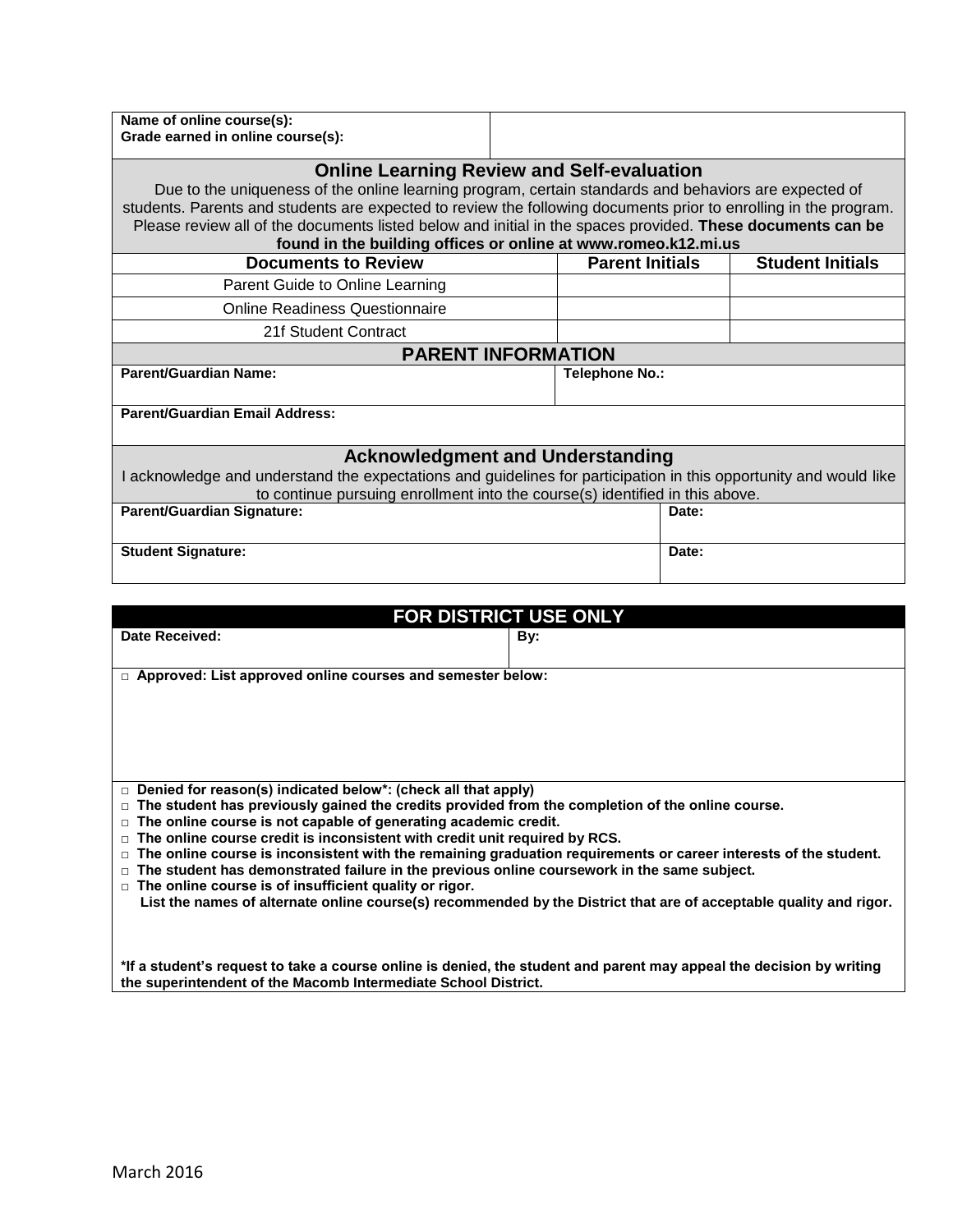# Appendix B 21f Online Learning Student Contract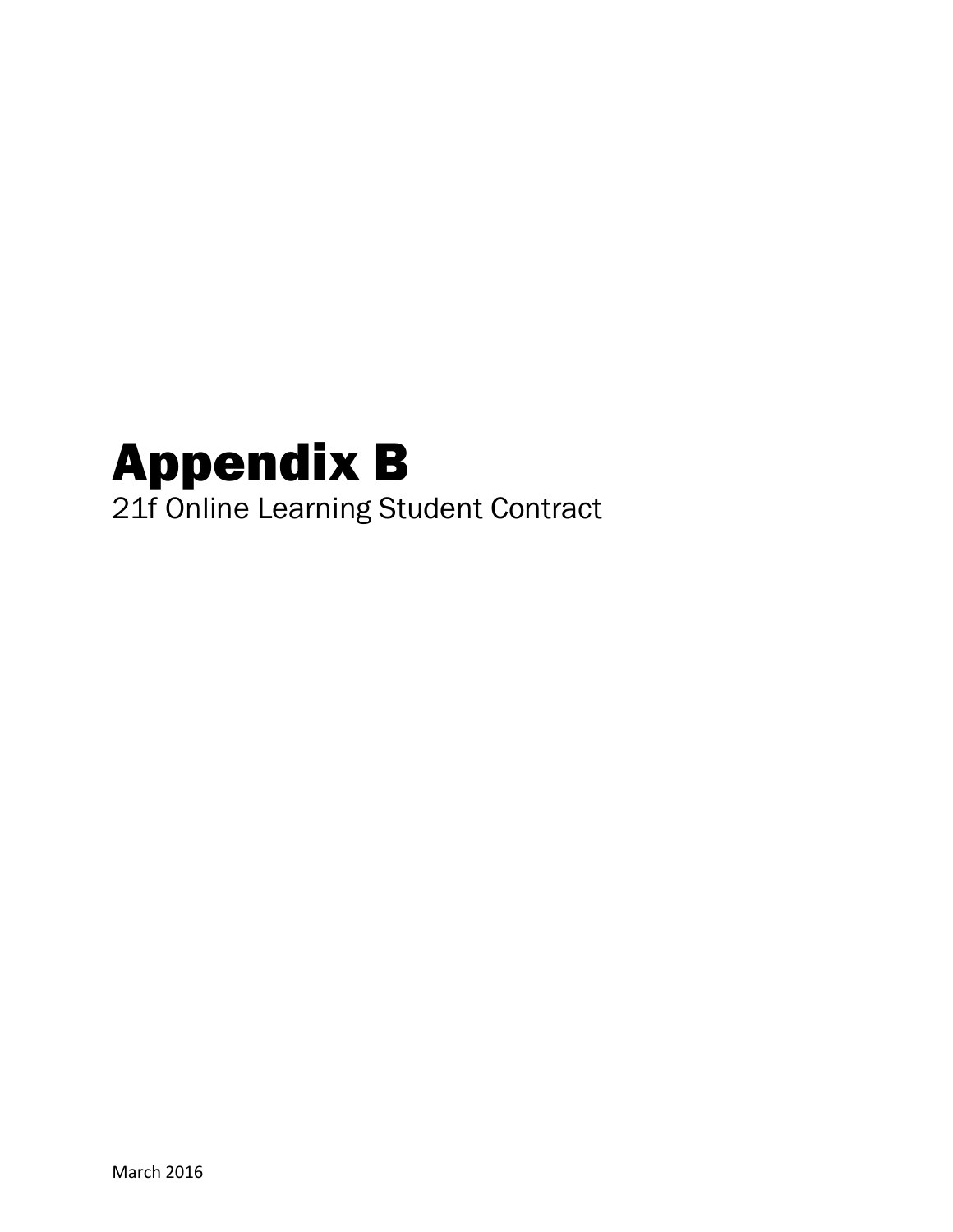

Due to the unique nature of an online learning program, certain standards and behaviors are expected of students. Parents and students should complete the Online Learner Readiness Rubric in section 2 of the 21f Online Learning handbook.

| . .<br>vane<br>. | 100.<br>. |
|------------------|-----------|
|                  |           |

### The student should read the following agreements and initial in the box provided next to each statement.

| 1  | I understand that it is my responsibility to have access to a computer with Internet connectivity while<br>enrolled in an online course and to gain access to any software required.        |
|----|---------------------------------------------------------------------------------------------------------------------------------------------------------------------------------------------|
| 2  | I can create and maintain a study schedule without face-to-face interaction with the teacher.                                                                                               |
| 3  | I will adhere to the school's timelines for completion of course requirements. The District's policies<br>will take precedence in meeting program/course requirements.                      |
| 4  | I understand that certain standards are expected of me. Appropriate use of the Internet is expected<br>at all times as outlined in the District's Acceptable Use Policy.                    |
| 5  | I understand that all course work and submission that I do may be retrieved and/or monitored by the<br>mentor teacher at any time.                                                          |
| 6  | I will follow procedures specific to the course(s) I am enrolled in.                                                                                                                        |
| 7  | I must communicate with my mentor and my on-line teacher on a weekly basis. More than two (2)<br>unexcused weeks of contact may result in removal from the program.                         |
| 8  | I must follow all other rules as specified by the district, mentor, and on-line teacher.                                                                                                    |
| 9  | I will be committed to the courses and adhere to the course schedules as prescribed. Drops will<br>be allowed only as outlined by the online provider and the school's add/drop procedures. |
| 10 | I understand that the online course(s) will be listed on my transcript. The grade assigned will<br>be part of my record and will be included in my cumulative GPA.                          |
| 11 | I must take local and state assessments, as scheduled, including MEAP, MME and other<br>applicable assessments.                                                                             |
| 12 | I understand that all requirements outlined in the school's Code of Conduct apply to students<br>enrolled in online learning.                                                               |

### **Consequences for Violations:**

| 1st offense: | I will be given a verbal warning. My parents will be notified.  |
|--------------|-----------------------------------------------------------------|
| 2nd offense: | I will be given a written warning. My parents will be notified. |